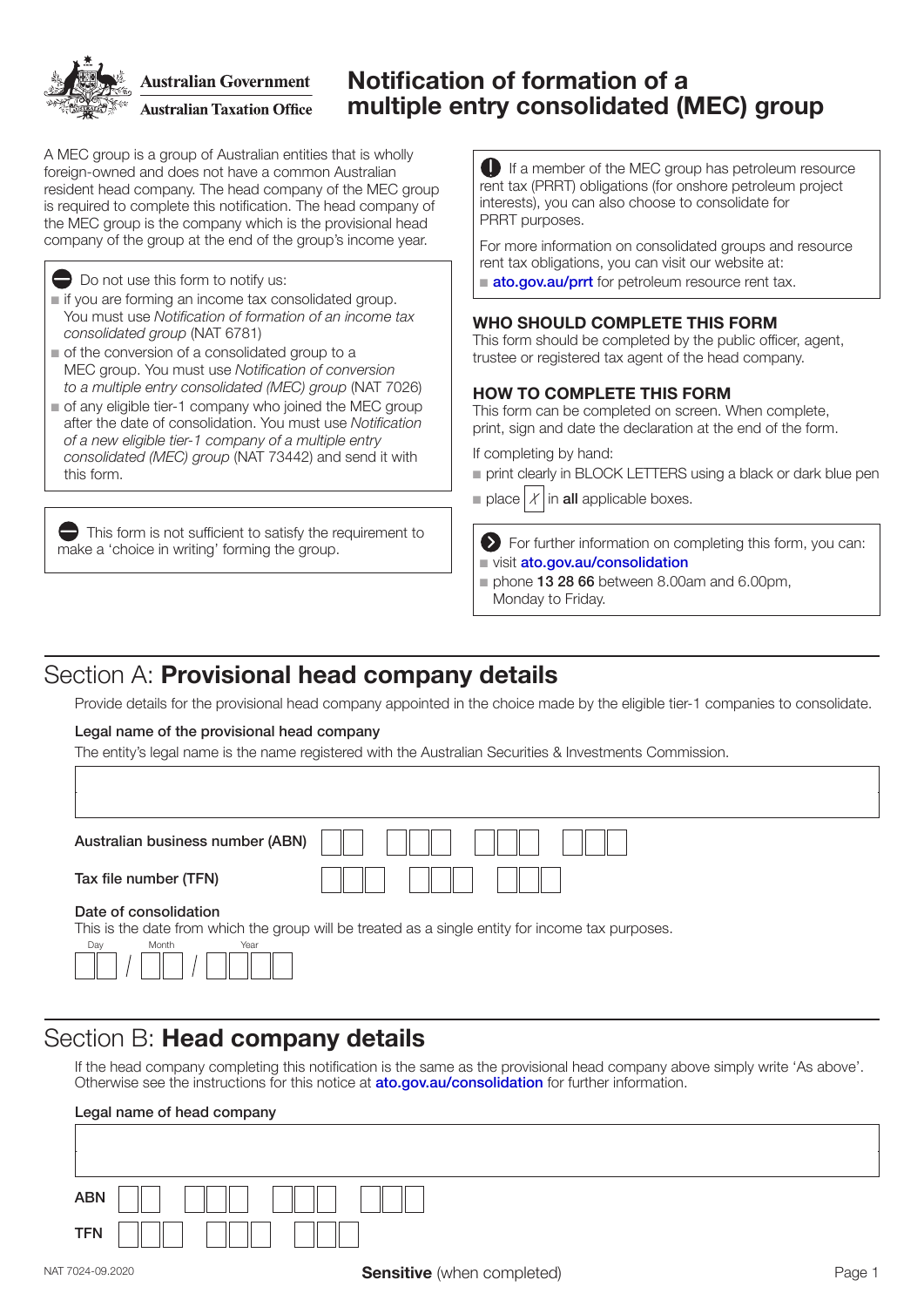# Section C: Current subsidiary members

List:

- all entities who were members at the date of consolidation you provided in section A these are known as 'Formation' entities
- $\blacksquare$  subsidiary members of the formation eligible tier-1 companies who joined after the date of consolidation you provided in section A – these are known as 'Joining' entities.

#### Do not include:

- eligible tier-1 companies and their subsidiary member/s who joined the group after the date of consolidation. You must use Notification of a new eligible tier-1 company of a multiple entry consolidated (MEC) group (NAT 73442)
- any subsidiary members that have already left the group. These are to be listed at section D.
- $\blacksquare$  Give the legal name and at least one of the identification numbers requested for each member.
- The member can apply for an ABN and/or TFN online at **[abr.gov.au](http://www.abr.gov.au)**
- The ATO may issue a TFN whenever it is necessary to do so under Commonwealth taxation law.

If there are more than four current members to be listed, copy this page before you complete it. If you are including extra copied pages, number the pages.

| 1                       | Legal name                                       |                                                                                   |                                                       |
|-------------------------|--------------------------------------------------|-----------------------------------------------------------------------------------|-------------------------------------------------------|
|                         |                                                  |                                                                                   |                                                       |
|                         |                                                  |                                                                                   |                                                       |
|                         | <b>ABN</b>                                       | Australian Registered Body<br>Number (ARBN) or Australian<br>Company Number (ACN) |                                                       |
|                         | <b>TFN</b>                                       | Formation  <br>Joining<br>entity<br>entity<br>Day<br>(mark 1 only)                | If joining entity, give joining date<br>Month<br>Year |
|                         | Is this an eligible tier-1 company?<br>Yes<br>No |                                                                                   |                                                       |
| $\overline{\mathbf{2}}$ | Legal name                                       |                                                                                   |                                                       |
|                         |                                                  |                                                                                   |                                                       |
|                         |                                                  |                                                                                   |                                                       |
|                         | <b>ABN</b>                                       | <b>ARBN</b><br>or<br><b>ACN</b>                                                   |                                                       |
|                         | <b>TFN</b>                                       | Formation<br>Joining<br>entity<br>entity<br>Day                                   | If joining entity, give joining date<br>Month<br>Year |
|                         | Is this an eligible tier-1 company?<br>Yes<br>No | (mark 1 only)                                                                     |                                                       |
| 3                       | Legal name                                       |                                                                                   |                                                       |
|                         |                                                  |                                                                                   |                                                       |
|                         |                                                  |                                                                                   |                                                       |
|                         | <b>ABN</b>                                       | <b>ARBN</b><br>or<br><b>ACN</b>                                                   |                                                       |
|                         | <b>TFN</b>                                       | Formation<br>Joining<br>entity<br>entity                                          | If joining entity, give joining date                  |
|                         | Is this an eligible tier-1 company?<br>Yes<br>No | Day<br>(mark 1 only)                                                              | Month<br>Year                                         |
| 4                       | Legal name                                       |                                                                                   |                                                       |
|                         |                                                  |                                                                                   |                                                       |
|                         |                                                  |                                                                                   |                                                       |
|                         | <b>ABN</b>                                       | <b>ARBN</b><br>or<br><b>ACN</b>                                                   |                                                       |
|                         | <b>TFN</b>                                       | Formation  <br>Joining<br>entity<br>entity                                        | If joining entity, give joining date                  |
|                         | Is this an eligible tier-1 company?<br>No<br>Yes | Day<br>(mark 1 only)                                                              | Month<br>Year                                         |
|                         |                                                  |                                                                                   |                                                       |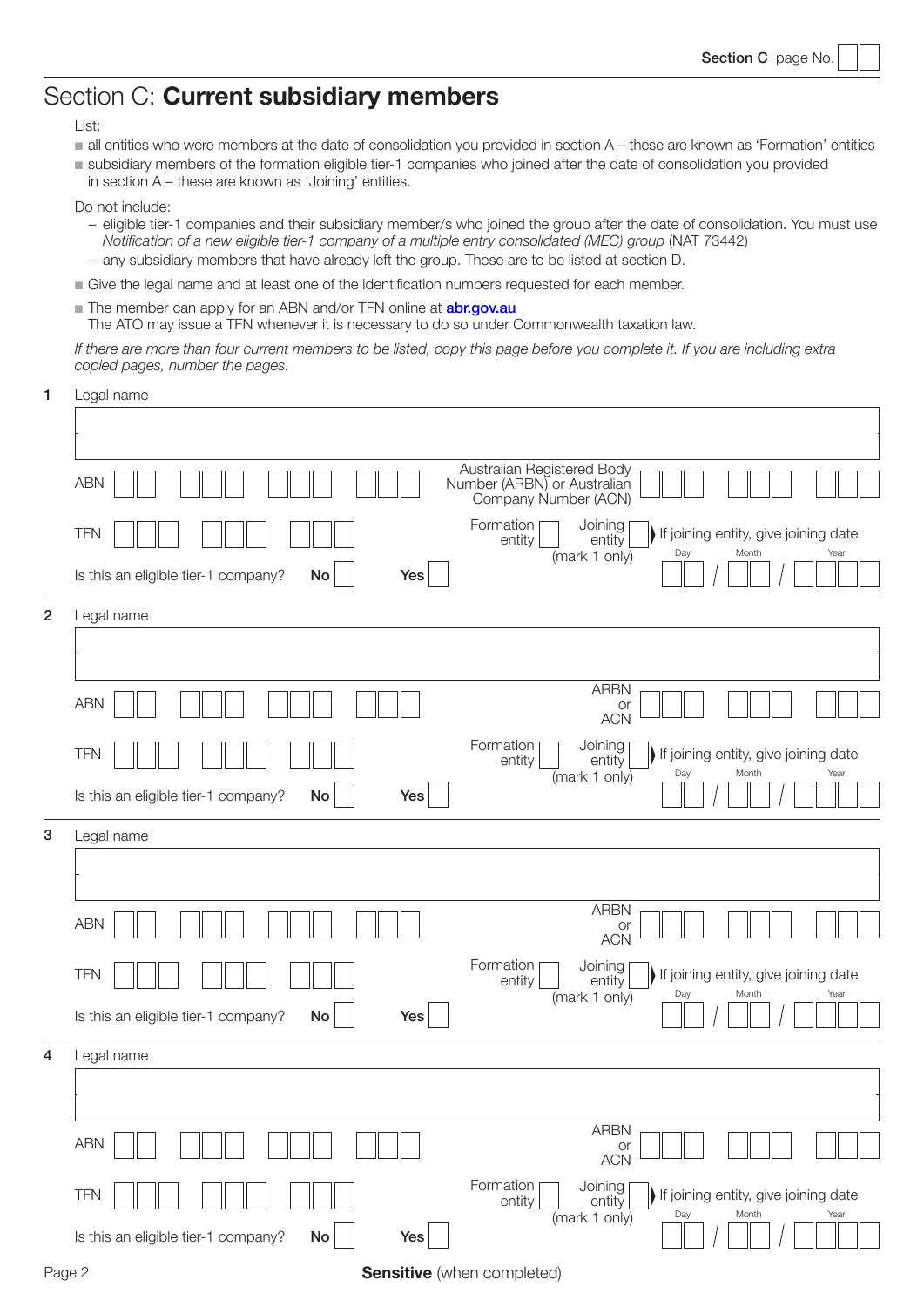# Section D: Subsidiary members leaving

If the original provisional head company has already become ineligible, see the instructions for this notice at ato.gov.au/consolidation for further information. If you are notifying the joining of an eligible tier-1 company who joined the MEC group after the date of consolidation you must use Notification of a new eligible tier-1 company of a multiple entry consolidated (MEC) group (NAT 73442) and send it with this form.

#### List any entity that:

- was a subsidiary member of the group at the date of formation but has since left the group
- was a subsidiary member of one of the formation eligible tier‑1 companies where the subsidiary member joined the group after the date of formation but has subsequently left.
- $\blacksquare$  Give the legal name and at least one of the identification numbers requested for each member.
- The member can apply for an ABN and/or TFN online at **[abr.gov.au](http://www.abr.gov.au)**
- The ATO may issue a TFN whenever it is necessary to do so under Commonwealth taxation law.

If there are more than two leaving members to be listed, copy this page before you complete it. If you are including extra copied pages, number the pages.

1 Legal name

| <b>ARBN</b><br><b>ABN</b><br>or<br><b>ACN</b>                                                                                                                      |  |  |  |  |
|--------------------------------------------------------------------------------------------------------------------------------------------------------------------|--|--|--|--|
| Day<br>Month<br>Year<br>Formation<br>If joining entity,<br>Joining<br><b>TFN</b><br>give joining date<br>entity<br>entity<br>(mark 1 only)<br>Day<br>Month<br>Year |  |  |  |  |
| Date left<br>Is this an eligible tier-1 company?<br>Yes<br>No<br>the group                                                                                         |  |  |  |  |
| Why did the member leave the group?                                                                                                                                |  |  |  |  |
| Member has been deregistered<br>Part interest was sold<br>Member has become a non-resident                                                                         |  |  |  |  |
| All the group's membership interest in the entity has been sold<br>Provide details below                                                                           |  |  |  |  |
| Specify<br>Other                                                                                                                                                   |  |  |  |  |
| If another entity now holds 100% beneficial ownership of the leaving member, provide the legal name of one of the purchasing entities.                             |  |  |  |  |
|                                                                                                                                                                    |  |  |  |  |
|                                                                                                                                                                    |  |  |  |  |
| ABN of purchasing entity                                                                                                                                           |  |  |  |  |
| Legal name                                                                                                                                                         |  |  |  |  |
|                                                                                                                                                                    |  |  |  |  |
|                                                                                                                                                                    |  |  |  |  |
| <b>ARBN</b><br><b>ABN</b><br>or<br><b>ACN</b>                                                                                                                      |  |  |  |  |
| Day<br>Month<br>Year<br>Formation<br>If joining entity,<br>Joining<br><b>TFN</b><br>give joining date<br>entity<br>entity<br>(mark 1 only)                         |  |  |  |  |
| Day<br>Month<br>Year<br>Date left<br>Is this an eligible tier-1 company?<br>No<br>Yes<br>the group                                                                 |  |  |  |  |
| Why did the member leave the group?                                                                                                                                |  |  |  |  |
| Member has been deregistered<br>Member has become a non-resident<br>Part interest was sold                                                                         |  |  |  |  |
| All the group's membership interest in the entity has been sold<br>Provide details below                                                                           |  |  |  |  |
| Specify<br>Other                                                                                                                                                   |  |  |  |  |
| If another entity now holds 100% beneficial ownership of the leaving member, provide the legal name of one of the purchasing entities.                             |  |  |  |  |
|                                                                                                                                                                    |  |  |  |  |
| ABN of purchasing entity                                                                                                                                           |  |  |  |  |
|                                                                                                                                                                    |  |  |  |  |